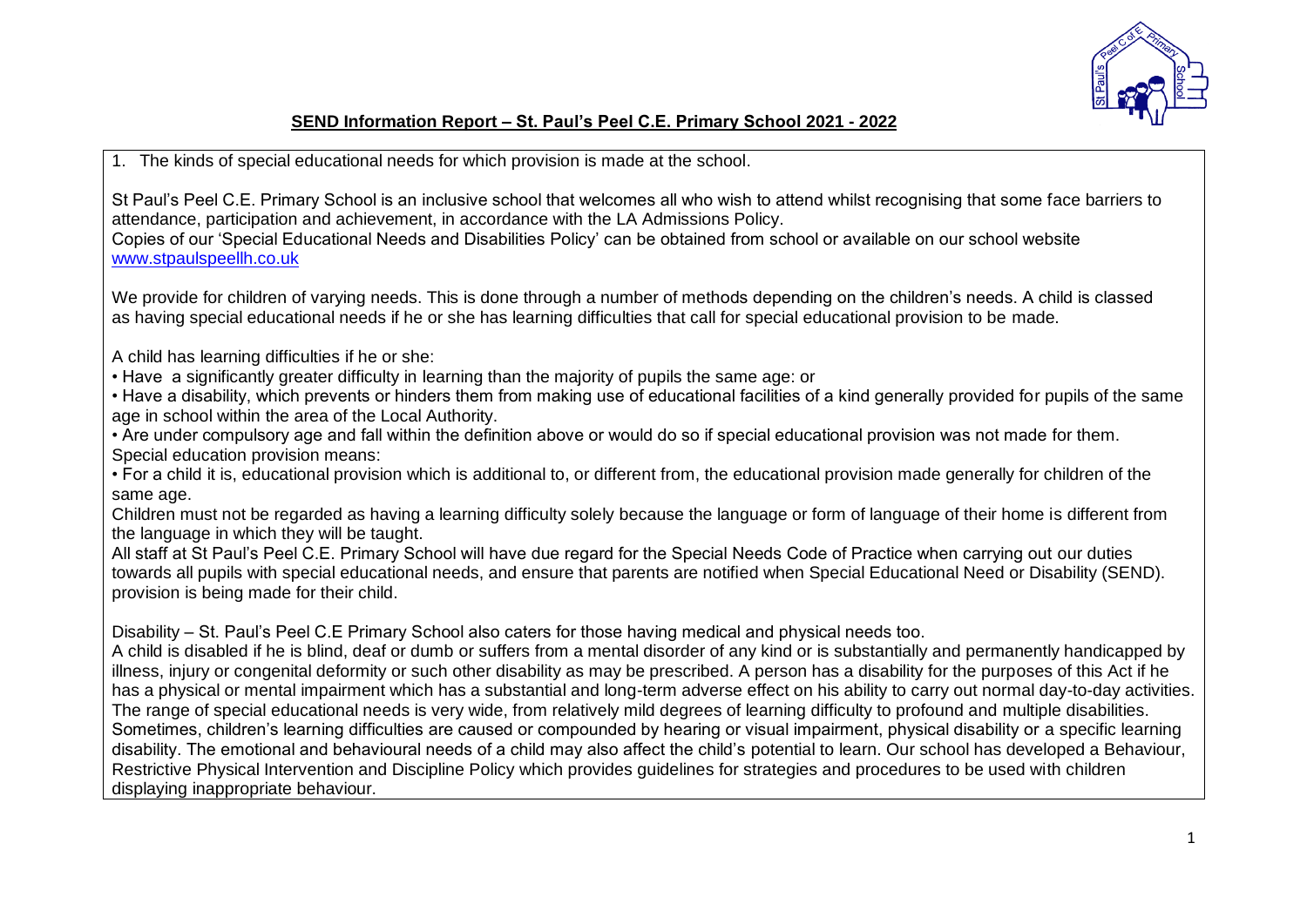2. Information, in relation to mainstream schools and maintained nursery school, about the school's policies for the identification and assessment of pupils with Special Educational Need or Disability (SEND)

We aim to ensure the early identification of children with a Special Educational Need or Disability (SEND). All children are observed and monitored by the class teacher and teaching assistants, formal and informal assessments are made and pupil progress meetings are held each term. We track and identify children who are not making expected national progress. Interventions/support programmes are then implemented and monitored to ensure that the child makes progress.

Some children might need targeted intervention to catch up with their peers but this does not mean that they have a special educational need or disability. A time specific intervention may be put in place to support a child, which will be reviewed and its impact assessed.

Parents can make appointments to discuss concerns with their class teacher and the SENDCo.

- 3. Information about the school's policies for making provision for pupils with Special Educational Need or Disability (SEND) whether or not pupils have Education, Health Care Plan (EHCP) plans, including
	- a. How the school evaluates the effectiveness of its provision for such pupils
	- As a school we track and analyse the children's' progress in learning against national expectations (year 2 and year 6) in Phonics at year 1 and year 2, Mathematical times table check in year 4 and age related expectations (years 1, 3, 4 and 5 and use the Early Learning Goals for Reception) on a half-termly basis.
	- All pupils in Reception (as of September 2021) complete the Reception Assessment Baseline in the first six weeks of the Autumn term
	- The class teacher continually assesses each child and notes areas where they are improving and where further support is needed. As a school, we track children's' progress from entry at Nursery and Reception through to Year 6, using a variety of different methods. Please ask the school if you require any further details.
	- We carry out a Test of Abstract Language Comprehension (TALC) Picture Sequence Assessment (completed by our Speech and Language Therapist) on all our children upon their entry to Nursery and Reception. Children with language difficulties are re-assessed at key points to enable us to monitor progress.
	- Nursery and Reception staff assess pupils using WELLCOMM (WellComm is a speech and language toolkit that can be used with children from 6 months to 6 years of age. It is a means of tracking progress of all children and will identify areas of concern in language, communication and interaction)
	- Where specific needs are apparent, the school has a range of assessments which can be used to explore a child's strengths and difficulties in more depth.
	- The Headteacher and Special Educational Needs Coordinator (SENDCo) report regularly to the Governing Body. We have a governor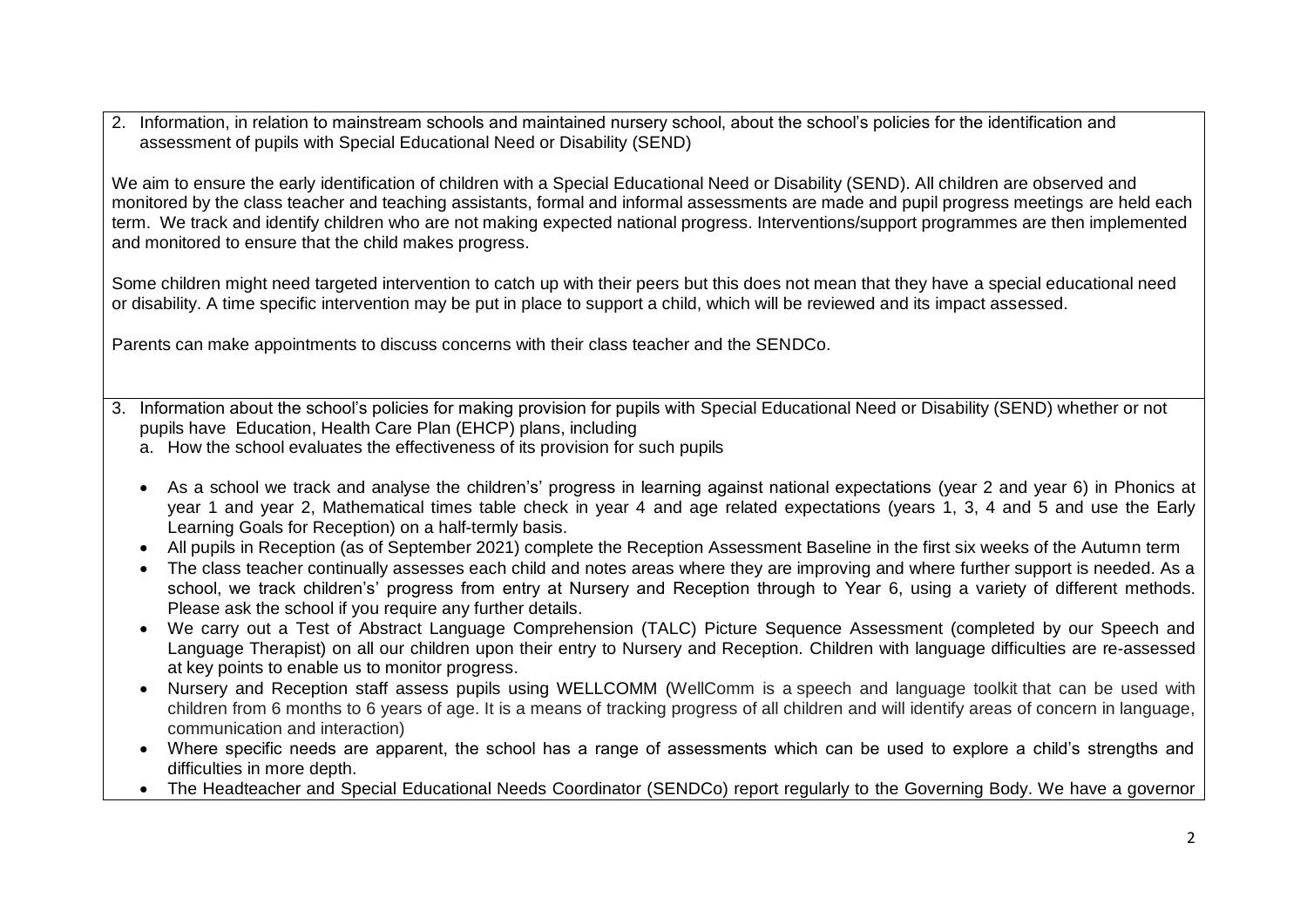who is responsible for Special Educational Need or Disability (SEND), who meets regularly with the Special Educational Needs Coordinator (SENDCo) and attends briefing sessions.

- b. The school's arrangements for assessing and reviewing the progress of pupils with Special Educational Need or Disability (SEND).
- You are welcome to make an appointment to meet with either the class teacher or SENDCo at any time throughout the year and discuss how your child is getting on. We can offer advice and practical ways that you can help to support your child at home.
- Every child has a home/school diary where parents and school can communicate in 'informal' written form. These books are checked by school staff as often as possible.
- Class teachers can also be contacted via Class Dojo (as of September 2020)
- Your child may have an Individual Education Plan that will have individual/group targets. This is discussed with you on at least a termly basis and parents are provided with a copy. The conversation will also provide suggestions as to how you can support your child's learning at home. All parents are offered a termly opportunity to meet with their child's class teacher at Parents' Evenings.
- When the child's IEP is reviewed, comments are made against each target to show what progress the child has made.
- If your child has complex Special Educational Need or Disability (SEND) they may have a Statement of Special Educational Need or Disability (SEND) or Education, Health Care Plan (EHCP). In such instances a formal meeting will take place to discuss your child's progress and a report will be written at least annually.
- c. The school's approach to teaching pupils with Special Educational Need or Disability (SEND)
- St Paul's Peel CE Primary School is committed to providing all pupils with special educational needs, effective and engaging teaching. The Special Educational Needs Coordinator (SENDCo) works closely with all teaching staff to ensure that pupils' special educational needs are taken into account when planning lessons and educational pathways.
- As much as possible pupils will have full access to the National Curriculum, though at times small group teaching, one-to-one sessions or an alternative provision might be provided if this better suits the learning needs of the individual.
- Where students have access to the full National Curriculum this will be differentiated to take account of each child's particular needs and will be modified to suit each child's academic and personal development.
- Assessment for Learning methods are used to support planning for different levels of attainment. The Special Educational Needs Coordinator (SENDCo) works closely with staff and provides training sessions through the academic year to ensure that differentiation in lessons is engaging and impactful.
- Where pupils need additional support, they may be placed in small groups for some of their lessons. These small groups may be supported by either the class teacher or Teaching Assistants as appropriate. At times, personalised interventions are put in place for pupils who are not making progress.
- Any decision about providing an alternative curriculum will be taken after a full consideration of the individual pupil's learning needs,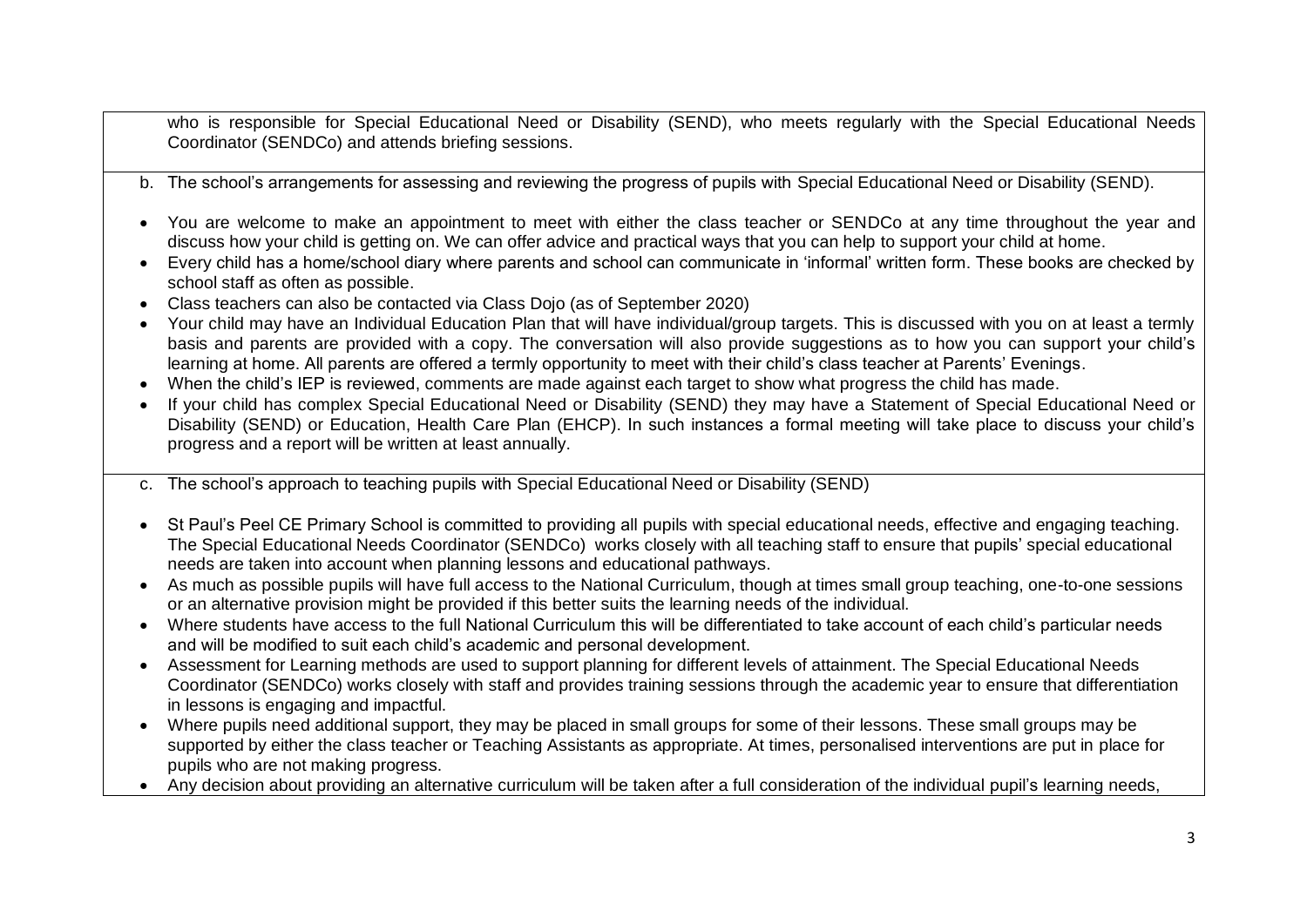data and teacher knowledge of the pupil's progress to date.

- d. How the school adapts the curriculum and learning environment
- The long term curriculum plans are available to parents on the school website, alongside ideas for how parents can support their child's learning outside of school.
- All learning activities within class are planned and differentiated at an appropriate level, so that all children are able to access learning according to their specific needs. Typically, this might mean that in a lesson there would be three different levels of work set for the class, however on occasions this might be individually differentiated.
- The class teacher, alongside the Special Educational Needs Coordinator (SENDCo) will discuss a child's needs and what support will be appropriate.
- Children with Special Educational Need or Disability (SEND). will have access to the appropriate resources needed in order to help them to make progress.
- The Special Educational Needs Coordinator (SENDCo) reports to the Head teacher and Governors regularly to inform them about the progress of children with Special Educational Need or Disability (SEND). and how resources are being used. Information provided will never name individual children in order to maintain confidentiality at all times.
- The governor responsible for SEND also meets regularly with the Special Educational Needs Coordinator (SENDCo). They report on their visit to the governors to keep them all informed with school or LA (Local Authority) information.
- Our school has an adopted accessibility policy.
- Most areas of the school are accessible by wheelchair. Ramps are provided leading into the two modular classrooms, the external door nearest to Class 2.
- Accessible toilet facilities are available both by the main reception.
- If you have specific access queries or concerns please speak with us.
- e. Additional support for learning that is available for pupils with Special Educational Need or Disability (SEND)
- The class teacher or the Special Educational Needs Coordinator (SENDCo) can offer advice and practical ways that you can help your child at home.
- The class teacher can provide a home / school communication book which your child will bring home daily so that comments from parents and teacher can be shared.
- If your child is on the special needs register they will have a Individual Education Plan (IEP) which will have individual / group targets. This will be discussed with you on a termly basis and you will be given a copy of the Individual Education Plan (IEP). The targets set are SMART (specific, measurable, achievable, realistic, time scaled) targets, with the expectation that the child will achieve the target by the time it is reviewed.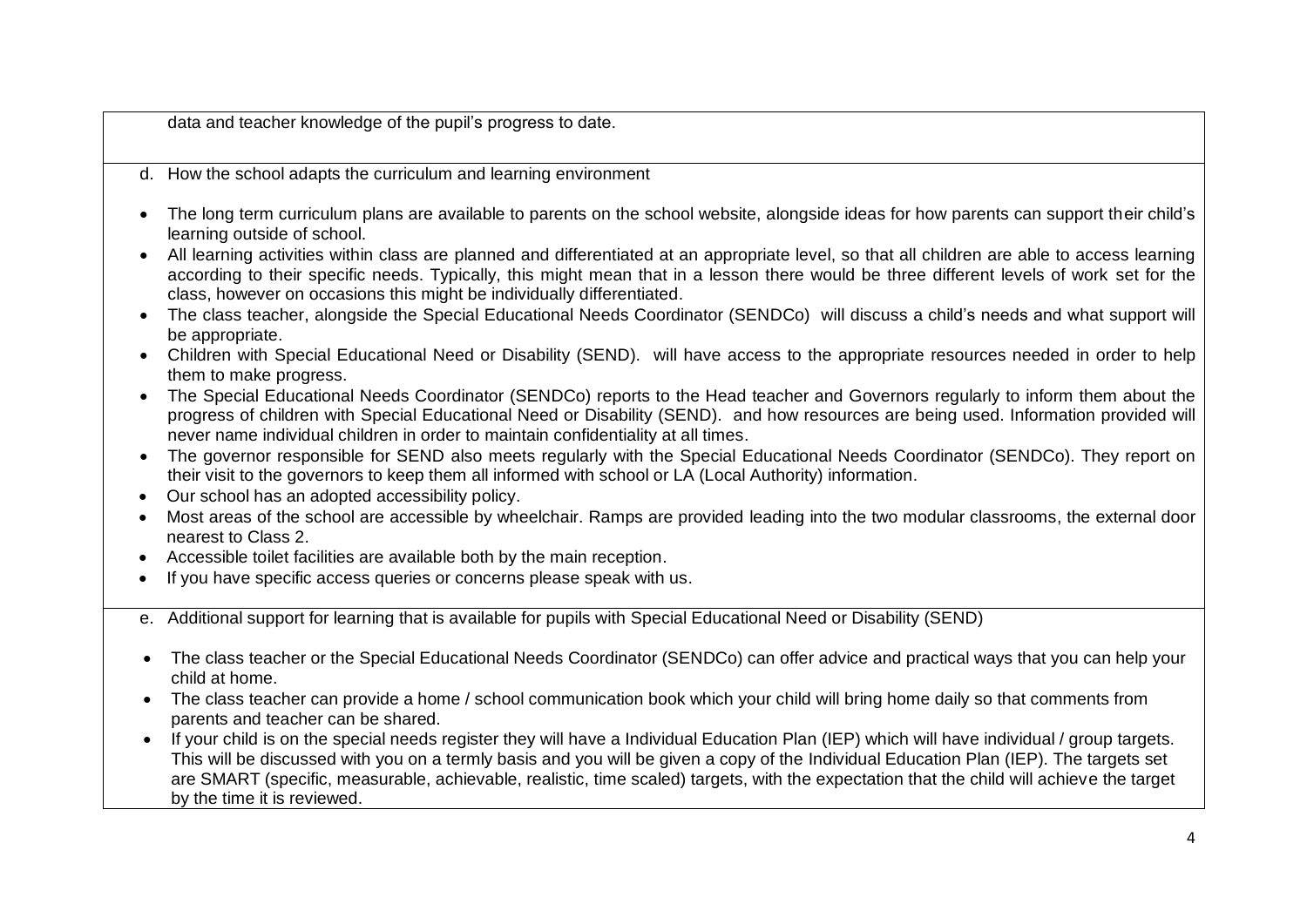If your child has complex special educational needs or a disability they may have a Statement of Special Educational Needs or an Education, Health Care Plan (EHCP), which means that a formal meeting will take place annually to review your child's progress. f. Activities that are available for pupils with Special Educational Need or Disability (SEND). in addition to those available in accordance with the curriculum; and We provide pupils with opportunities to attend a breakfast and/or lunch club in a friendly and nurturing environment. At St Paul's Peel we make every effort to include all pupils in school trips. If an individual risk assessment is required we will write this in order to ensure that everyone is fully included. We will also help prepare all pupils for any changes in their school day, such as school trips, awards ceremonies and different activities in the school day. The Learning Mentors and Children/Family Officer also provide pupils with break-time support. g. Support that is available for improving the emotional and social development of pupils with Special Educational Need or Disability (SEND). At St Paul's Peel we provide support for students throughout school, in the form of nurture groups run by our Learning Mentor and Childrens/Families Officer. Social skills groups are also provided for pupils who experience social, emotional or behavioural difficulties. 4. In relation to mainstream schools and maintained nursery schools, the name and contact details of the Special Educational Needs Coordinator (SENDCo) Miss Herrera 0161790 2327 5. Information about how the expertise and training of staff in relation to Children and Young Persons (CYP) with Special Educational Need or Disability (SEND) and about how specialist expertise will be secured. We look to ensure that we have a variety of skills among our staff, in order to enable us to support children in the best possible way. The specific training held by support staff includes: TEAM TEACH, behaviour for learning, Wave 3 interventions. The school also operates an internal training programme for support staff, facilitated Headteacher and Continuous Professional Development (CPD). Whole group sessions or bespoke support based upon the needs of both children and staff, are timetabled on a weekly basis.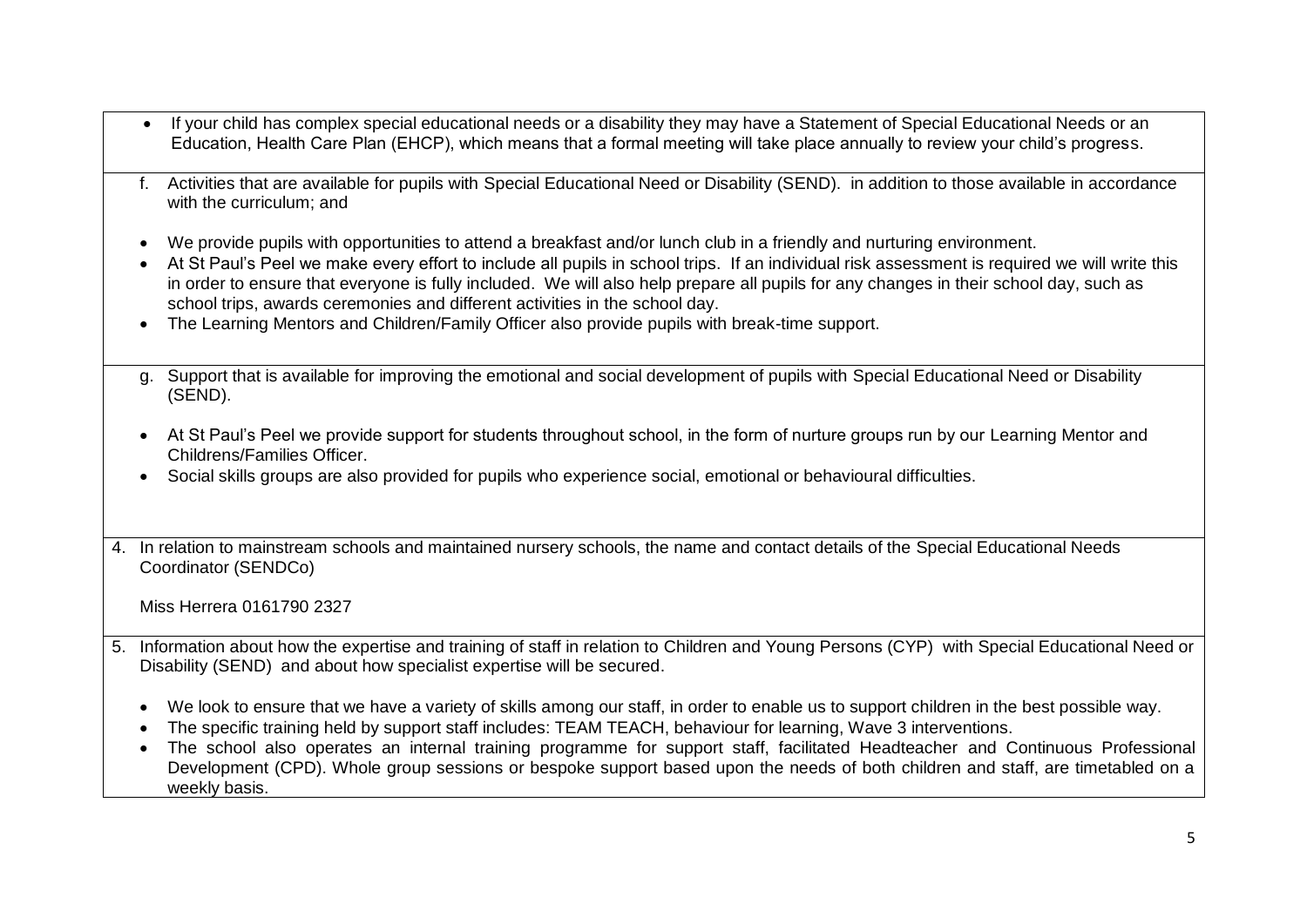6. Information about how equipment and facilities to support Children and Young Persons (CYP) with Special Educational Need or Disability (SEND) will be secured.

Many, but not all Children and Young Persons (CYP) with SEND will be covered under the Equality Act 2010.

In September 2012 the requirement to provide auxiliary aids or services as part of the duty to make reasonable adjustments transferred from Local Authorities to schools. The duty to make reasonable adjustments is an anticipatory duty i.e. it applies not only to disabled pupils who are already at a school but also to disabled pupils who may be admitted in the future.

We endeavour to provide any necessary equipment, additional staff and modifications of classrooms to ensure that we are fully inclusive for all pupils.

- 7. The arrangements for consulting parents of children with Special Educational Need or Disability (SEND) about, and involving such parents in, the education of their child
	- We believe that your child's education should be a partnership between parents and teachers therefore we aim to communicate with you regularly.
	- You will be able to discuss your child's progress at parent's evenings.
	- You are also welcome to make an appointment at any time to meet with either the class teacher or SENDCo and discuss how your child is getting on.
- 8. The arrangements for consulting young people with Special Educational Need or Disability (SEND) about, and involving them in, their education
	- Children who have IEPs discuss their progress and targets when these are reviewed (age appropriate).
	- If your child has a Statement or Education, Health Care Plan (EHCP), their views will be sought before any review meetings (as is age appropriate).
	- Children are routinely asked to reflect on their learning and share how they feel they are progressing during the course of their daily learning journey.
	- All children are provided with the opportunity to be voted onto the School Council, as well as hold other positions of responsibility, by their class or teachers.
- 9. Any arrangements made by the governing body or the proprietor relating to the treatment of complaints from parents of pupils with Special Educational Need or Disability (SEND) concerning the provision made at the school

Stage 1: The complaint is dealt with at the lowest level possible so if it relates to lack of progress in a subject area, the subject or class teacher responds in the first instance. The complainant needs to feel they have been listened to and all points they raise addressed should be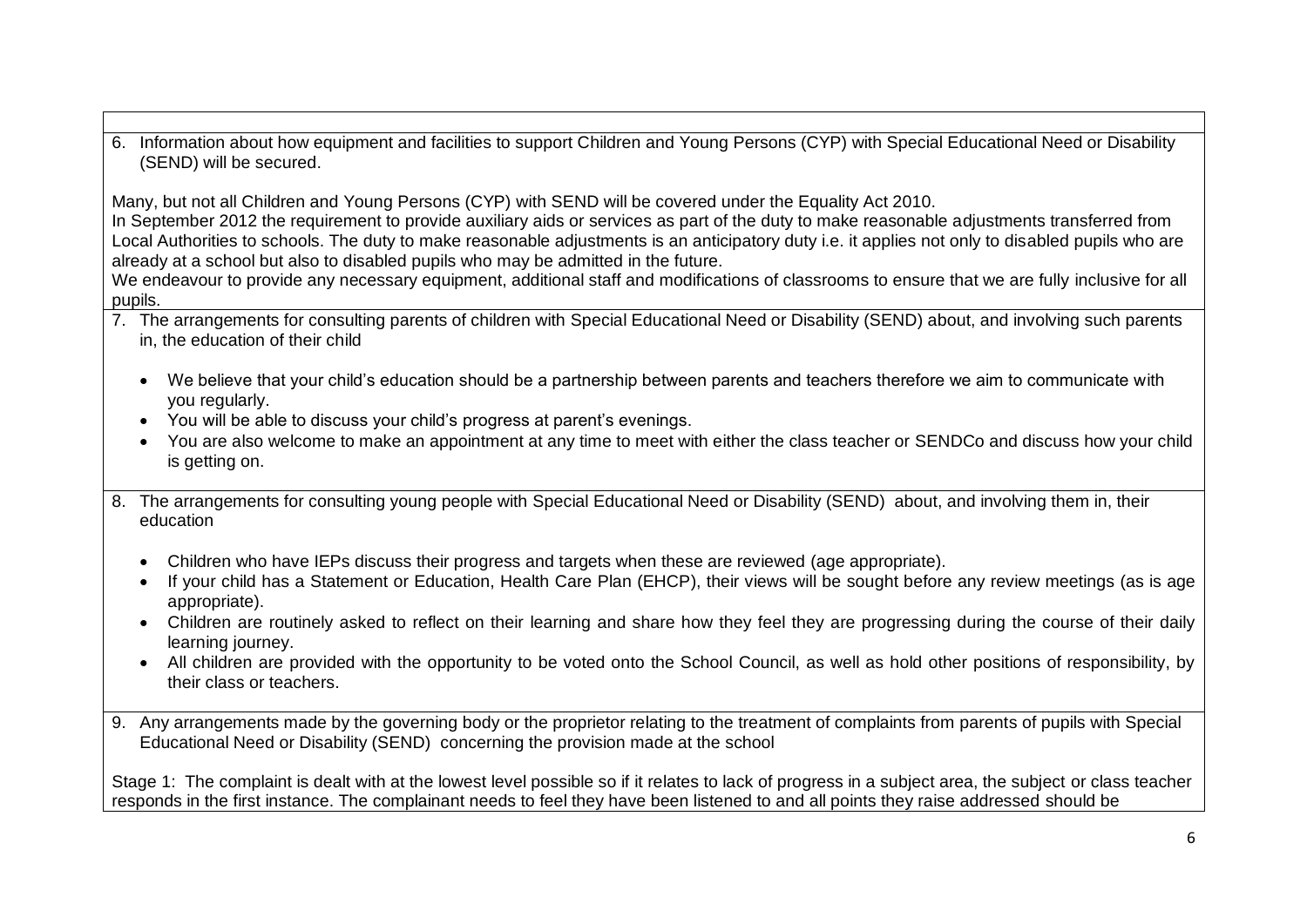addressed. If the matter remains unresolved,

Stage2: The complaint is dealt with by the Special Educational Needs Coordinator (SENDCo) or by a senior manager. If there is still no resolution,

Stage 3: The Head teacher should become actively involved.

If the matter is still not resolved, the complainant must put their complaint in writing to the Chair of Governors.

Stage 4: The Governing Body deals with the matter through their agreed complaint resolution procedures.

In the unlikely event that the matter is still not resolved, the parent can then take the complaint to the Local Authority Complaints Officer and ultimately to the Ombudsman/Secretary of State.

It is obviously in everyone's interests for complaints to be resolved as quickly and at as low a level as possible. Schools are likely to find it beneficial to make sure everyone adheres to the procedure described since allowing a complaint to come in at Stage 3 inflates its seriousness.

10. How the governing body involves other bodies, including health and social services bodies, local authority support services and voluntary organisations in meeting the needs of pupils with Special Educational Need or Disability (SEND) and in supporting the families of such children

• The SENDCo reports to the SEN Governor every term to inform her about the progress of children with special educational needs or disabilities; this report does not refer to individual children and confidentiality is maintained at all times.

• The Governors agree priorities for spending within the special educational needs budget with the overall aim that all children receive the support they need in order to make progress.

Governors are fully aware of the professional that work regularly with school: Educational Psychologists; Advisory Teachers; Speech and Language Therapist; Counsellors; Child and Adolescent Mental Health Services (CAMHS); Starting Life Well; Educational Welfare; School Health; Parent Partnership; Learning Support Service; Primary Inclusion Team

This is cohesive with the Education, Health and Care planning process and means that there will be more holistic support around children and their families.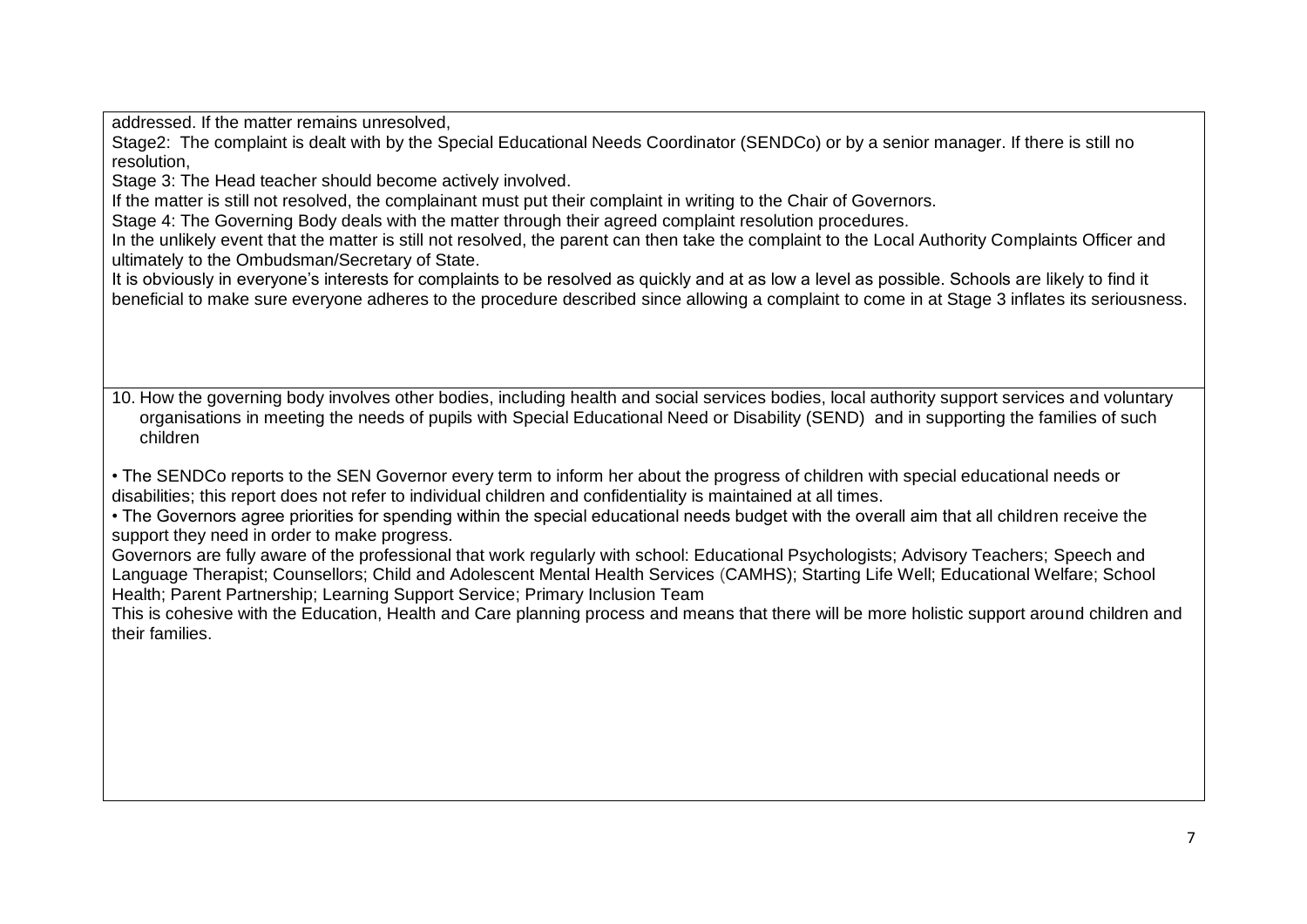| 11. The contact details of support services for the parents of pupils with SEN, including those for arrangements made in accordance with |               |  |  |
|------------------------------------------------------------------------------------------------------------------------------------------|---------------|--|--|
| clause 32                                                                                                                                |               |  |  |
| <b>Parent Partnership</b>                                                                                                                | 0161 778 0538 |  |  |
| <b>Unity House</b>                                                                                                                       |               |  |  |
| <b>Salford Civic Centre</b>                                                                                                              |               |  |  |
| <b>Chorley Road</b>                                                                                                                      |               |  |  |
| Swinton                                                                                                                                  |               |  |  |
| M27 5AW                                                                                                                                  |               |  |  |
| For children aged 0-5                                                                                                                    | 0161 793 3275 |  |  |
| Early Support/Portage Home Visiting Team/Inclusion Officers                                                                              |               |  |  |
| <b>Starting Life Well</b>                                                                                                                |               |  |  |
| <b>Unity House</b>                                                                                                                       |               |  |  |
| <b>Salford Civic Centre</b>                                                                                                              |               |  |  |
| <b>Chorley Road</b>                                                                                                                      |               |  |  |
| Swinton                                                                                                                                  |               |  |  |
| M275AW                                                                                                                                   |               |  |  |
| <b>Statutory Assessment Team</b>                                                                                                         | 0161 778 0410 |  |  |
| <b>Burrows House</b>                                                                                                                     |               |  |  |
| 10 Priestley Road                                                                                                                        |               |  |  |
| <b>Wardley Industrial Estate</b>                                                                                                         |               |  |  |
| M282LY                                                                                                                                   |               |  |  |
| Learning Support Service (LSS)                                                                                                           | 0161 607 1671 |  |  |
| c/o Moorside High School                                                                                                                 |               |  |  |
| 57 Deans Road                                                                                                                            |               |  |  |
| Swinton                                                                                                                                  |               |  |  |
| <b>M27 0AP</b>                                                                                                                           |               |  |  |
| <b>Educational Psychology Service</b>                                                                                                    | 0161 778 0476 |  |  |
| <b>Burrows House</b>                                                                                                                     |               |  |  |
| M282LY                                                                                                                                   |               |  |  |
| Children with Disabilities Social Work Team                                                                                              | 0161 793 3535 |  |  |
| <b>Salford Civic Centre</b>                                                                                                              |               |  |  |
| <b>Chorley Road</b>                                                                                                                      |               |  |  |
| Swinton                                                                                                                                  |               |  |  |
| M27 5DA                                                                                                                                  |               |  |  |
|                                                                                                                                          |               |  |  |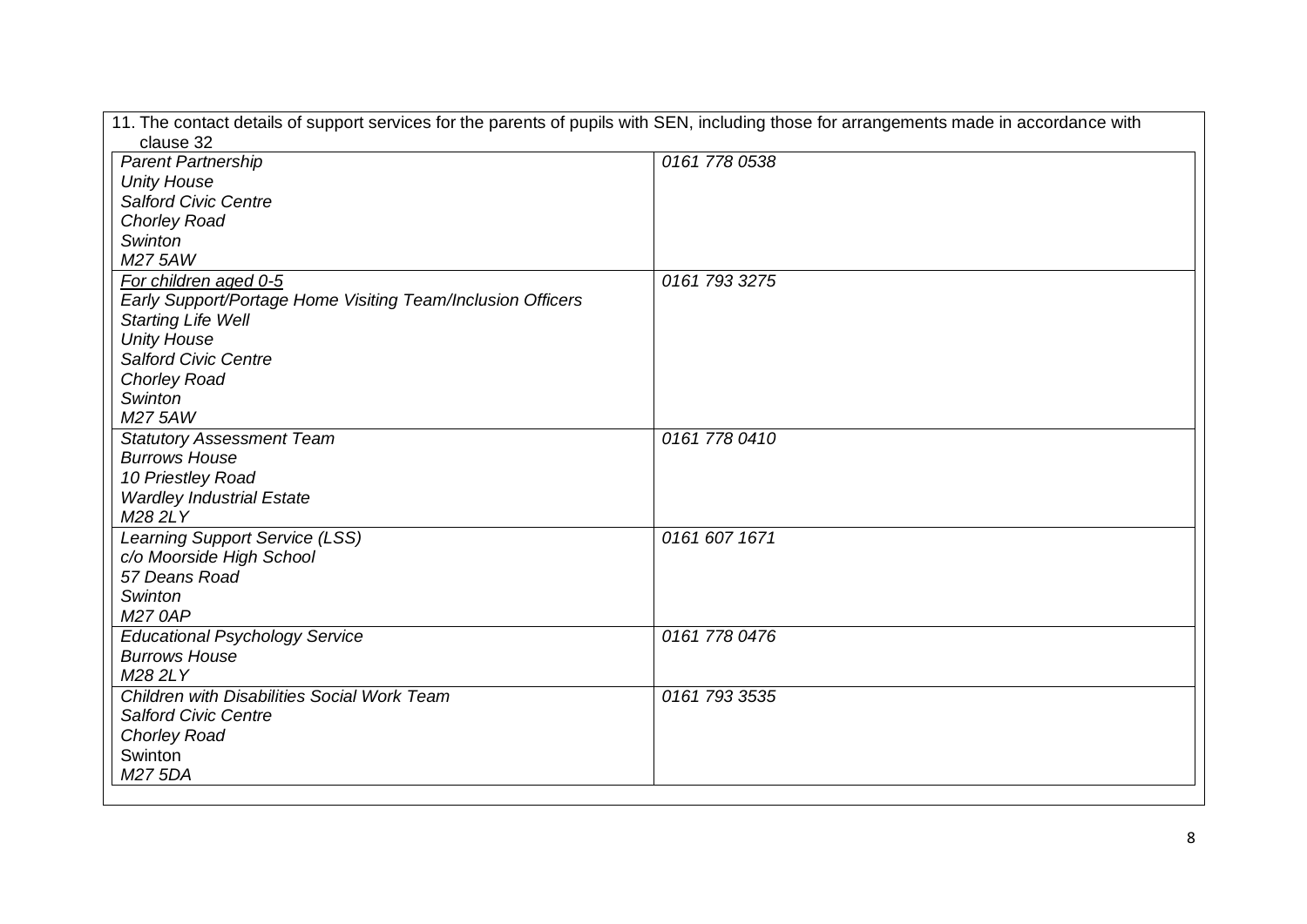12. The contact details of support services for supporting pupils with SEN in transferring between phases of education or in preparing for adulthood and independent living

| <b>Transition From</b> | To                     | <b>Support Service</b>          | <b>Contact details</b>                                                                                                    |
|------------------------|------------------------|---------------------------------|---------------------------------------------------------------------------------------------------------------------------|
| Setting                | School                 | <b>Starting Life Well</b>       | 0161 793 3275                                                                                                             |
|                        |                        | <b>Educational Psychology</b>   | 0161 778 0476                                                                                                             |
|                        |                        | <b>LSS</b>                      | 0161 607 1671                                                                                                             |
| Key Stage 1            | <b>Key Stage 2</b>     | <b>Educational Psychology</b>   | 0161 778 0476                                                                                                             |
|                        |                        | <b>LSS</b>                      | 0161 607 1671                                                                                                             |
| Key Stage 2            | Key Stage 3            | <b>Educational Psychology</b>   | 0161 778 0476                                                                                                             |
|                        |                        | <b>LSS</b>                      | 0161 607 1671                                                                                                             |
| Key Stage 3            | Key Stage 4            | <b>Educational Psychology</b>   | 0161 778 0476                                                                                                             |
|                        |                        | <b>LSS</b>                      | 0161 607 1671                                                                                                             |
| Key Stage 4            | Key Stage 5 and beyond | <b>Educational Psychology</b>   | 0161 778 0476                                                                                                             |
|                        |                        | <b>LSS</b>                      | 0161 607 1671                                                                                                             |
|                        |                        | New Directions (the Joint       | 0161 793 2286                                                                                                             |
|                        |                        | Learning Difficulty Team within |                                                                                                                           |
|                        |                        | <b>Adult Services)</b>          |                                                                                                                           |
|                        |                        | <b>Transition Coordinator</b>   | 0161 793 2298                                                                                                             |
|                        |                        | Connexions                      | 0161 603 6850                                                                                                             |
|                        |                        | Salford City College Learning   | City Skills Sixth Form Centre -                                                                                           |
|                        |                        | Support                         | 50 Frederick Road, Salford,<br><b>M6 6QH</b>                                                                              |
|                        |                        |                                 | <b>Eccles Sixth Form Centre -</b><br><b>Chatsworth Road, Eccles,</b><br>Salford, M30 9FJ<br>FutureSkills - Dakota Avenue, |
|                        |                        |                                 | Salford, M50 2PU                                                                                                          |